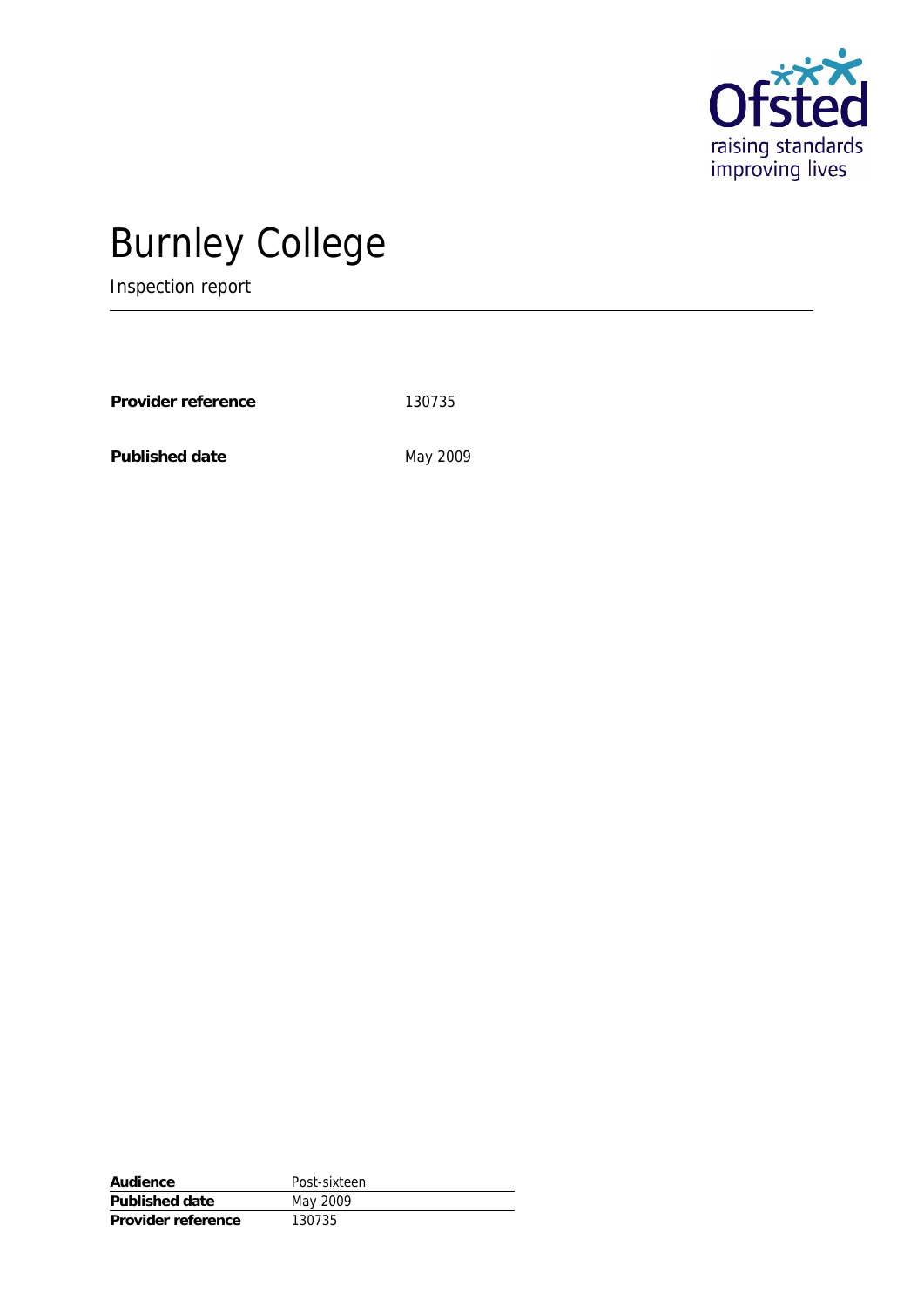#### Contents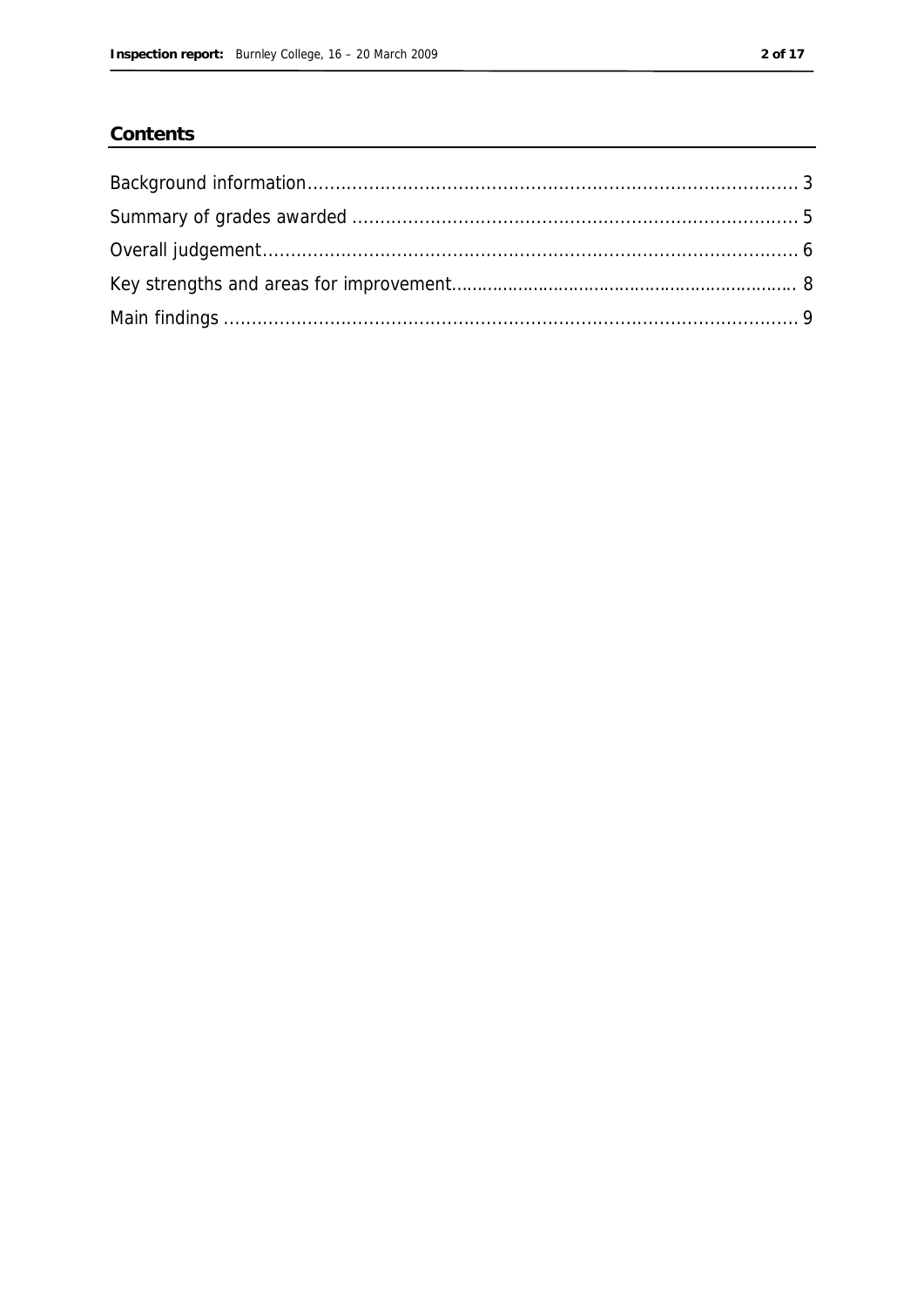## **Background information**

### **Inspection judgements**

#### **Grading**

Inspectors use a four-point scale to summarise their judgements about achievement and standards, the quality of provision, and leadership and management, which includes a grade for equality of opportunity.

The descriptors for the four grades are:

- grade 1 outstanding
- grade 2 good
- grade 3 satisfactory
- grade 4 inadequate

Further information can be found on how inspection judgements are made at www.ofsted.gov.uk.

#### **Scope of the inspection**

In deciding the scope of this inspection, inspectors took account of: the provider's most recent self-assessment report and development plans; comments from the local Learning and Skills Council (LSC) and the previous inspection report (www.ofsted.gov.uk); reports from the inspectorate annual assessment visits or quality monitoring inspection; and data on learners and their achievement over the period since the last inspection. This inspection focused on the following aspects:

- overall effectiveness of the organisation and its capacity to improve further
- achievement and standards
- quality of provision
- leadership and management.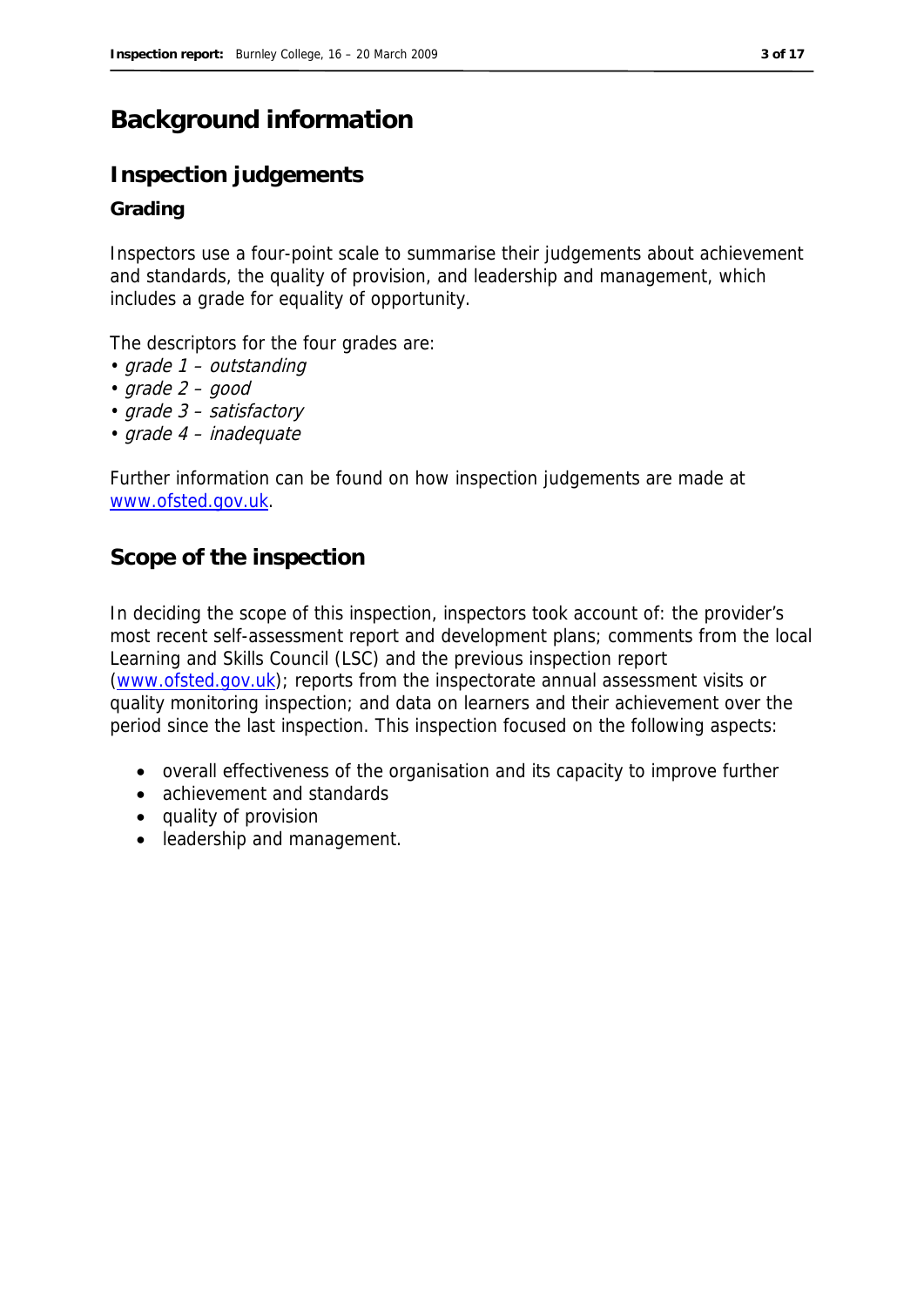### **Description of the provider**

- 1. Burnley College is a medium sized general further education (FE) college with four sites in the centre of Burnley. In September 2009 the college will move all its provision to a single site on a purpose built £80 million campus. Students are enrolled mainly from the town of Burnley and the surrounding area of East Lancashire, with just over half of learners living in widening participation post code areas. In 2007/08, 69% of students aged 16 to 18 were eligible for the educational maintenance allowance. Within the local area there is a school sixth form centre a mile from the college's main site and two FE Colleges within 10 miles.
- 2. Burnley is a multicultural borough with a population of around 90,000. Government statistics indicate that Burnley has significant levels of deprivation. Unemployment in the town is rising and is above the national rate. Of those in employment the average wage of the local area is 86% of the national rate. GCSE achievement of school leavers is well below the national average. A high proportion of students aged 16 to 18 enrolled at the college have not achieved grade C in English and mathematics, including 62% of those enrolled on a level 3 programme. Some 14% of learners are of minority ethnic origin compared with 8.2% in the local community.
- 3. The college offers courses in all 15 sector subject areas. Provision is small in some areas and the most significant are care, construction, engineering and skills for life. In most areas, qualifications are available from entry level to higher education (HE). In 2007/08, the college enrolled around 7,500 learners. Of these around 1,700 were full-time students aged 16 to 18 and 2,350 parttime adult students. The college delivers community provision in a range of venues in the local area, employer sponsored programmes to around 2,000 learners and an apprentice programme to 550 work-based learners. In partnership with the University of Central Lancashire the college has 700 HE students. In collaboration with 7 local schools around 500 learners aged 14 to 16 study level 1 and level 2 vocational courses.
- 4. The college's strategic purpose is to 'build futures and change lives' and it has established a clear set of annual goals to achieve this. The college has two Centres of Vocational Excellence (CoVEs) in textiles and fashion and care in the community.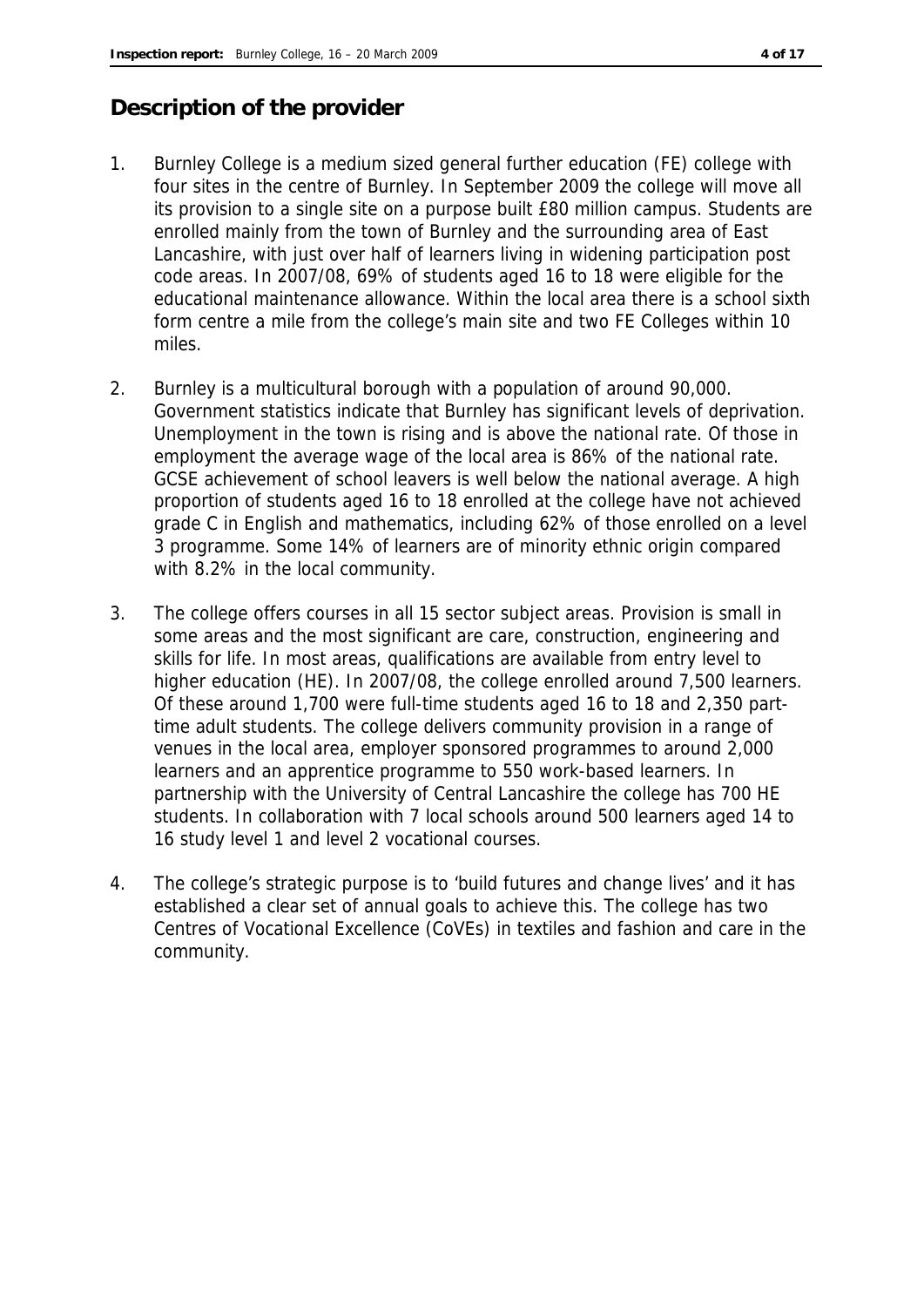# **Summary of grades awarded**

| Effectiveness of provision | Outstanding: Grade 1              |
|----------------------------|-----------------------------------|
|                            |                                   |
| Capacity to improve        | Outstanding: Grade 1              |
|                            |                                   |
| Achievement and standards  | Outstanding: Grade 1              |
|                            |                                   |
| Quality of provision       | Outstanding: Grade 1              |
|                            |                                   |
| Leadership and management  | Outstanding: Grade 1              |
|                            |                                   |
| Equality of opportunity    | Outstanding: contributory grade 1 |
|                            |                                   |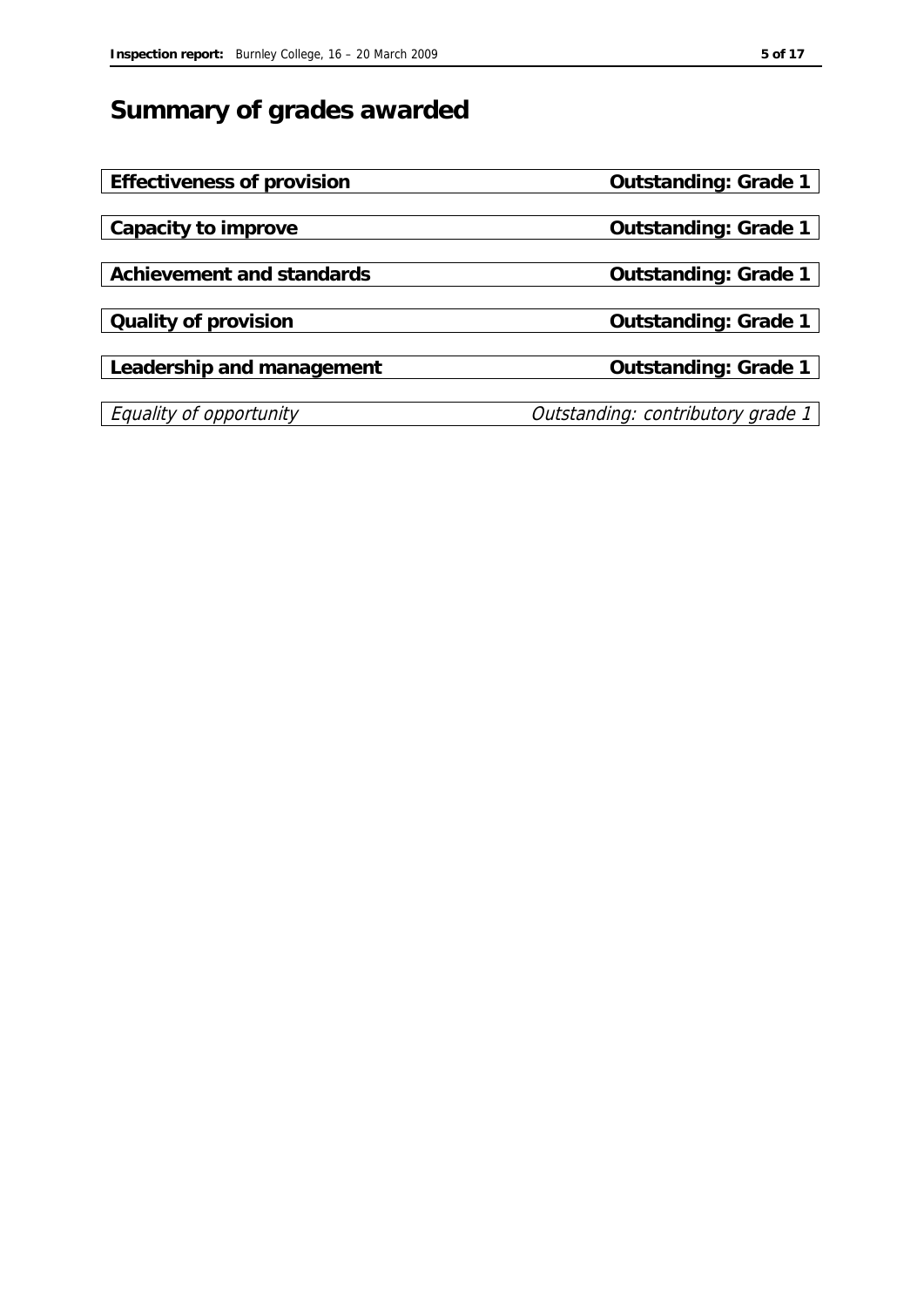# **Overall judgement**

#### **Effectiveness of provision** *COUTS* **COUTS COUTS COUTS COUTS COUTS COUTS COUTS COUTS COUTS COUTS COUTS COUTS COUTS COUTS COUTS COUTS COUTS COUTS COUTS COUTS COUTS COUTS COUTS**

- 5. Burnley College is outstanding. The college provides a very welcoming, safe and secure environment for learners from a diverse range of backgrounds and abilities. Success rates are high and improving. The success of apprentices and Train to Gain learners in the workplace is outstanding and they develop very good vocational skills. Key skills success rates are high. Learners aged 14 to 16 achieve well on their vocational courses at college and many progress to FE. Learners make exceptional progress in their time at college and many achieve grades higher than those predicted by their grades at enrolment. Personal and social development of learners is outstanding. Students' success is widely promoted and celebrated.
- 6. Teaching and learning are outstanding. The college has robust systems to monitor the quality of teaching and learning. Good practice is shared widely. Highly effective and responsive staff development has led to a range of innovative teaching strategies, including the use of information learning technology (ILT), to support students' independent learning. Teaching is well planned and meets individual needs of learners very well. Students enjoy college and attendance is very good.
- 7. The college's approach to social and educational inclusion is outstanding. Equality and diversity permeate all aspects of the college and are promoted very well. Learners' behaviour and mutual respect are exemplary. An extensive range of courses, with clear progression routes, is offered to respond to and meet the needs of learners, employers and the local community. There are many initiatives to support vulnerable learners; for example, those with mental health problems. School links are highly effective. A broad range of enrichment activities enhances students' learning, personal development and employability skills. Guidance and support for learners are outstanding. Learners who require additional support are identified at enrolment and achieve well.
- 8. Leadership and management are outstanding. Visionary leadership of the principal, ably supported by senior managers and outstanding governance, provides a clear strategic direction to achieving excellence. Curriculum management is outstanding with a strong focus on improvement. Performance management and quality improvement are rigorous; alongside ambitious targets, they have led to significant improvements in standards. The college has accurately identified the small number of courses where success rates need to improve and is taking appropriate and prompt actions. Good use is made of the opinions of learners, employers and its partners to further improve provision. The self-assessment report is accurate although there is a lack of clarity in the actions in some of the curriculum reports. Financial management is strong. Improvements in accomodation and resources have been appropriately focused on supporting learners.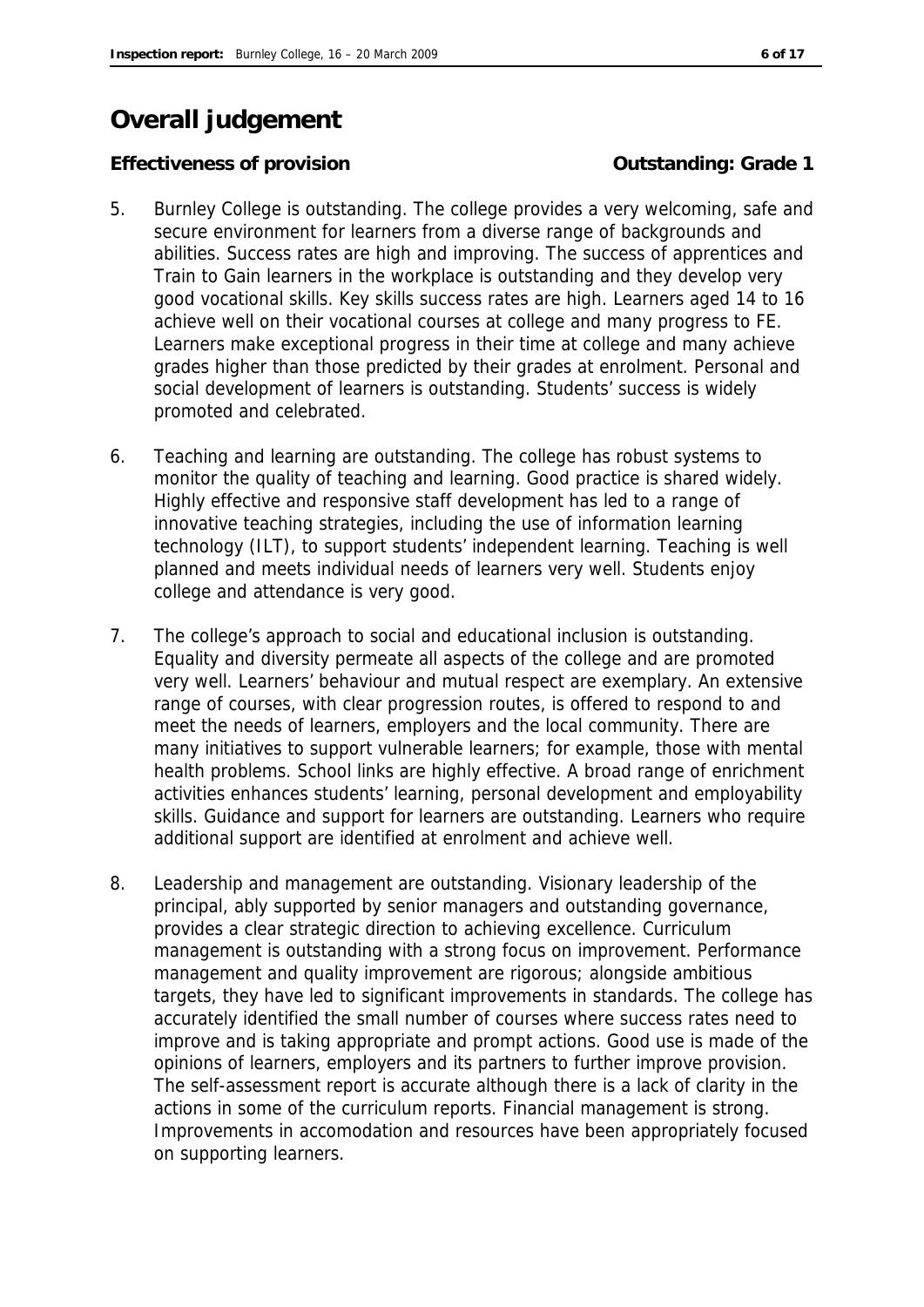### Capacity to improve **Capacity to improve Capacity** to improve

9. The college's capacity to improve is outstanding. Very effective leadership and the outstanding commitment of governors provide a clear strategic direction and have led to significant improvements and very high standards. Quality assurance and performance management place a strong focus on improving underperformance. Data are used very effectively to inform planning and business development. The self-assessment process and report are rigorous, inclusive and well understood by staff. Staff are supported well; development opportunities are very effective and closely aligned to appraisal. Staff morale is high with established systems for mentoring and sharing good practice. The small numbers of underperforming courses are very effectively monitored with clear strategies for improvement. Accommodation has been much improved; the new college campus is nearing completion, is on time and on budget.

**The effectiveness of the steps taken by the college to promote improvement since the last inspection**

10. The college has made outstanding progress since the last inspection. The strengths identified at the last inspection have been maintained and further developed. Success rates, including work-based learning, have improved and are high. Strategies for improving teaching have been very successful. The average class size has improved, although the college recognises that a minority, particularly General Certificate of Education (GCE) A2 classes, remain small. Innovative projects to improve opportunities for learning have been developed. The college has further improved the safe and secure environment promoting social inclusion with a significant increase in the number of students from ethnic backgrounds. Equality and diversity permeate all aspects of the college. Students make good progress and most achieve better than predicted from their attainment at enrolment. Internal verification is now systematic. After the last inspection accommodation was immediately improved, particularly in construction and arts and media.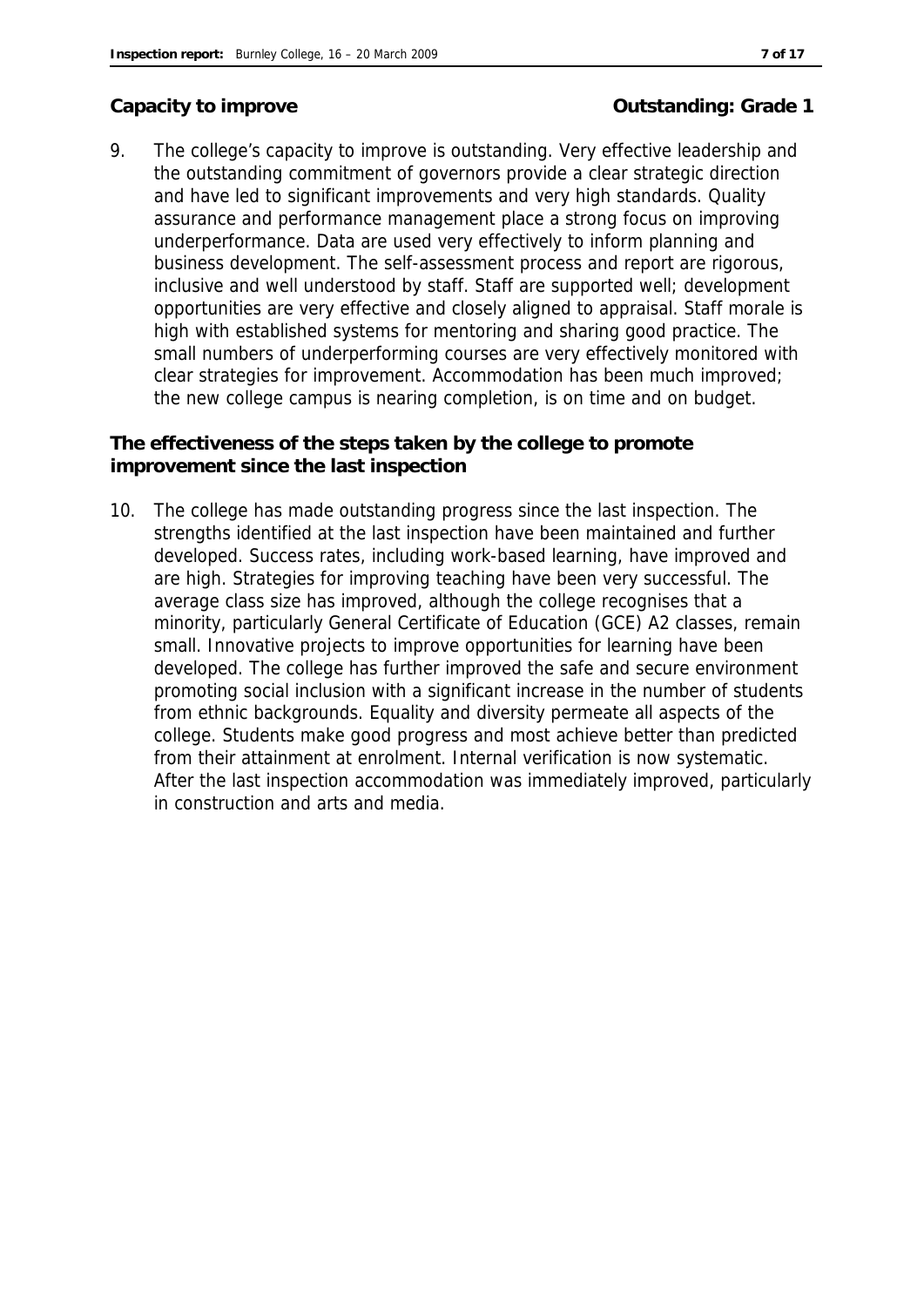#### **Key strengths**

- highly inclusive college that vigorously pursues equality and diversity
- high and improving success rates
- outstanding personal development and progress of learners
- innovative and very effective teaching strategies that support students' independent learning
- outstanding range of provision and enrichment opportunities
- excellent personal and academic support for students
- very productive partnerships
- excellent contribution to the local community and employer engagement
- visionary and highly effective strategic leadership
- open and supportive management with a strong focus on improvement
- outstanding governance
- highly effective quality improvement and performance management
- very responsive and innovative staff development.

**Areas for improvement**

**The college should address:**

- low success rates on a minority of courses
- clarity in recording actions in curriculum self-assessment reports.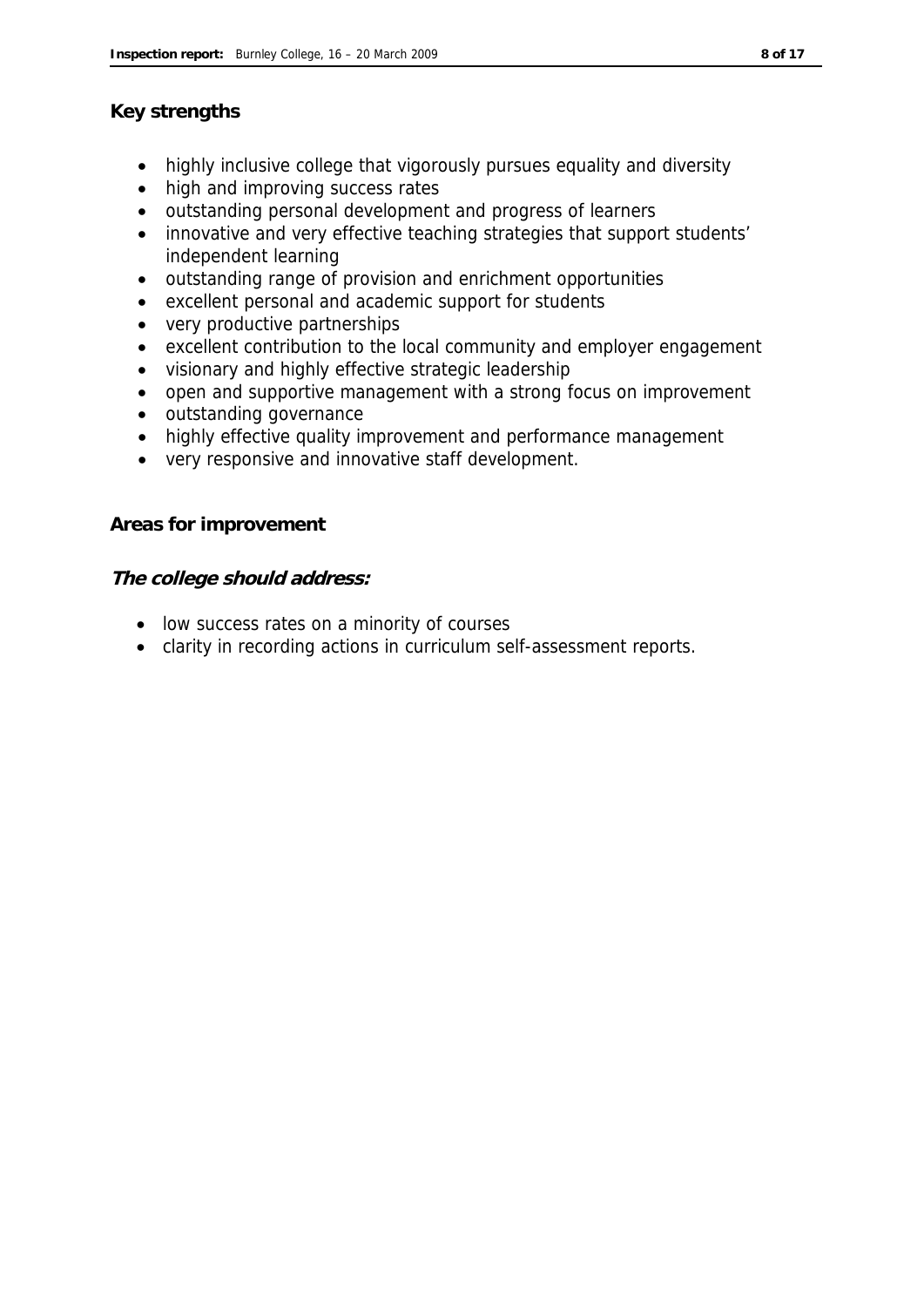# **Main findings**

#### Achievement and standards **Container and Standards Container and Standards Container and Standards Container and Standards Container and Standards Container and Standards Container and Standards Container and**

- 11. In agreement with the college's own assessment, achievement and standards are outstanding. Success rates are high and improving. Students make outstanding progress in their time at the college. The overall success rate on long courses has consistently increased since the last inspection and in 2008 was well above the 2007 national average. Success rates on short courses are very high. There are no significant differences in the performance between different groups of students. Overall, learners who receive additional support achieve in line with the high success rates of other students in the college.
- 12. Success rates on level 1 courses have increased considerably and have been consistently above the national average in the last three years. On level 2 and level 3 programmes, the college has maintained high success rates. Retention rates on level 1 and level 2 courses are very high. Pass rates on many courses are very high and in several areas all students who complete the course achieve their qualification. The college recognises that success rates on GCE AS courses need to improve.
- 13. In their time at college students make exceptional progress. Around half the college students are from disadvantaged backgrounds and many have low selfesteem and poor experiences in education. The college has successfully introduced appropriate strategies to improve success rates in GCSEs. The high grade pass rate in mathematics and English is now very good. On their main courses most students achieve grades above those predicted by their previous qualifications. GCE A2 and national diploma students make outstanding progress and their value added places the college in the top 10% nationally. Many students successfully achieve additional qualifications to improve their employability skills. In a wide range of areas students achieve local and national recognition for their skills in prestigious competitions and awards. Key skills success rates are high and improving.
- 14. Progression rates between courses are very good, although there is scope for improvement in the proportion of students who continue from GCE AS courses to the full A level. The number of students progressing to HE is excellent. A high proportion of apprentices progress to advanced programmes.
- 15. Success rates on apprenticeship programmes are outstanding and most learners achieve in the allocated time. Learners in employment improve their vocational skills and confidence in carrying out their job roles. For many learners their literacy and numeracy skills are enhanced. Success rates on Train to Gain programmes are high. The achievement and progression of learners on Entry to Employment (E2E) programmes are very good. Students aged 14 to 16 achieve well on their vocational courses and the progression rate into FE when they leave school is excellent.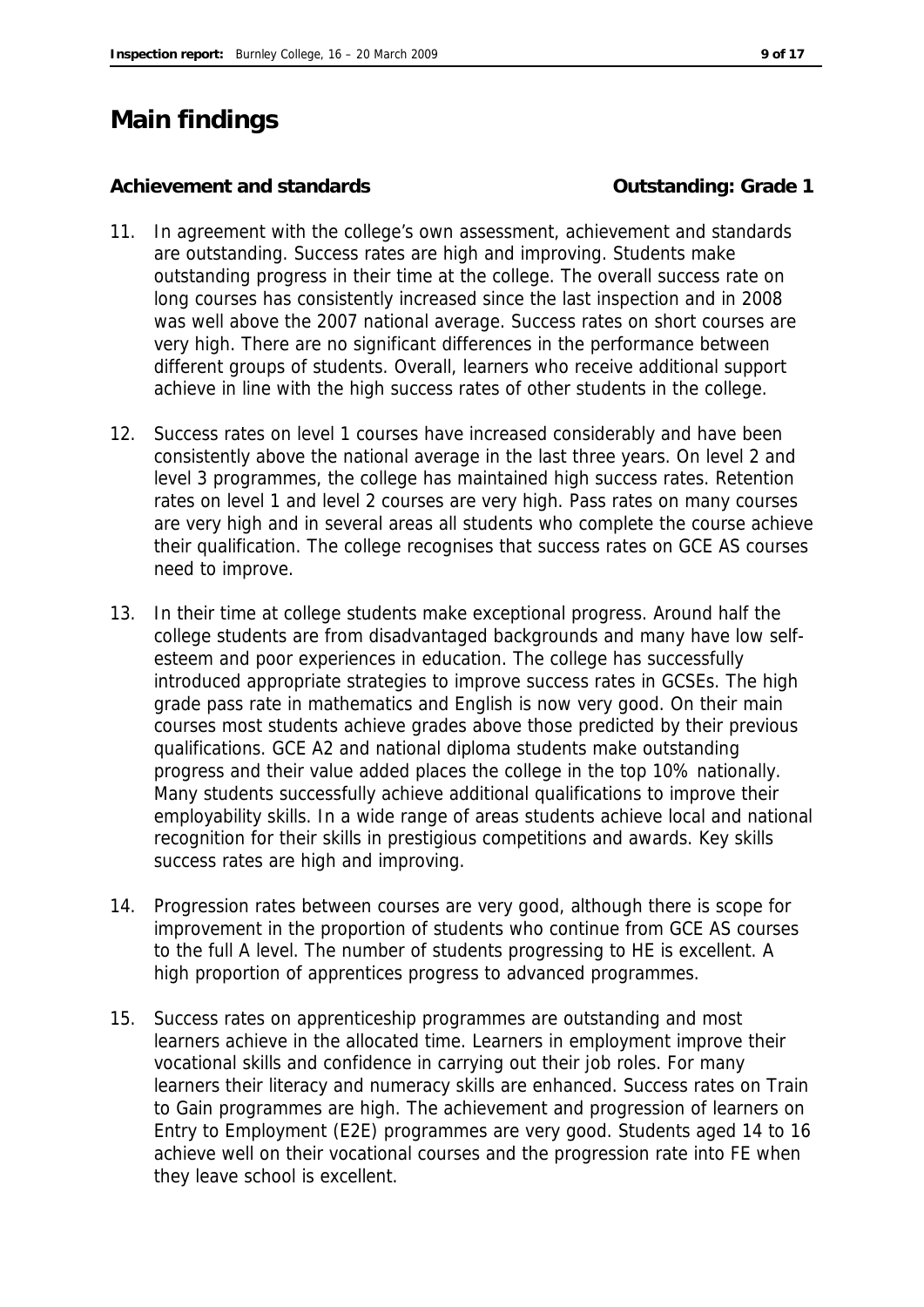- 16. Students are respectful of each other, the staff of the college and visitors. Personal development is exceptional and students respond very well to the positive learning environment. Students adopt a mature approach to learning, behaviour is excellent, they enjoy their time at college and attendance is high.
- 17. The standard of students' work is high. Students take pride in how their work is presented and in most courses they have well organised portfolios. The college recognises and promotes students' achievements in many ways and this is valued by learners.

**Quality of provision COUNTER 1 COULD ATTENT COULD ATTENT COULD ATTACK ATTACK OF A COULD ATTACK OF A COULD A COULD A COULD A COULD A COULD A COULD A COULD A COULD A COULD A COULD A COULD A COULD A COULD A COULD A COULD** 

- 18. The quality of provision is outstanding. As correctly identified in the selfassessment report, teaching and learning are outstanding. The lesson observation system is thorough and robust; inspectors confirmed its accuracy. The college's high targets for the proportion of good or better teaching have been exceeded. Lessons judged to be less than good result in systematic staff development and timely re-observation to confirm improvement.
- 19. Good practice in teaching is systematically shared. Teachers plan lessons well, setting very clear objectives and providing a range of interesting and challenging activities to engage learners. Learners are strongly encouraged and supported to take responsibility for their own learning. The effective and in many instances innovative use of ILT, is a key feature of most lessons. Teachers are well qualified and extensively use their own industrial and commercial experiences to enhance lessons. Learners on apprenticeships and Train to Gain programmes also experience particularly good on-the-job training.
- 20. Innovative strategies promote and enable students' independent learning. A comprehensive staff development programme is highly effective in improving teaching strategies. Learning is enhanced in the 'active learning zones' where students can access ILT and specialist resources. The virtual learning environment is increasingly becoming a key resource to support learners although the pace of its development differs across the college.
- 21. Assessment is fair, accurate and reliable. Well planned assignments help learners manage their time effectively. Most marked work is returned promptly with detailed and constructive comments. Learners on apprenticeships and Train to Gain also receive thorough assessment and detailed feedback although insufficient use is made of milestone targets in planning individual learning and reviewing learner progress. Internal verification is thorough and meets or exceeds awarding body requirements.
- 22. The college's response to meeting the needs and interests of learners is outstanding. A particularly wide range of provision provides learners with excellent progression routes from entry level through to HE. An extensive range of apprenticeships and Train to Gain provides high quality training opportunities to meet the needs of local employers. Learners' progression through these routes is good. Learners speak enthusiastically about the college, feel it is a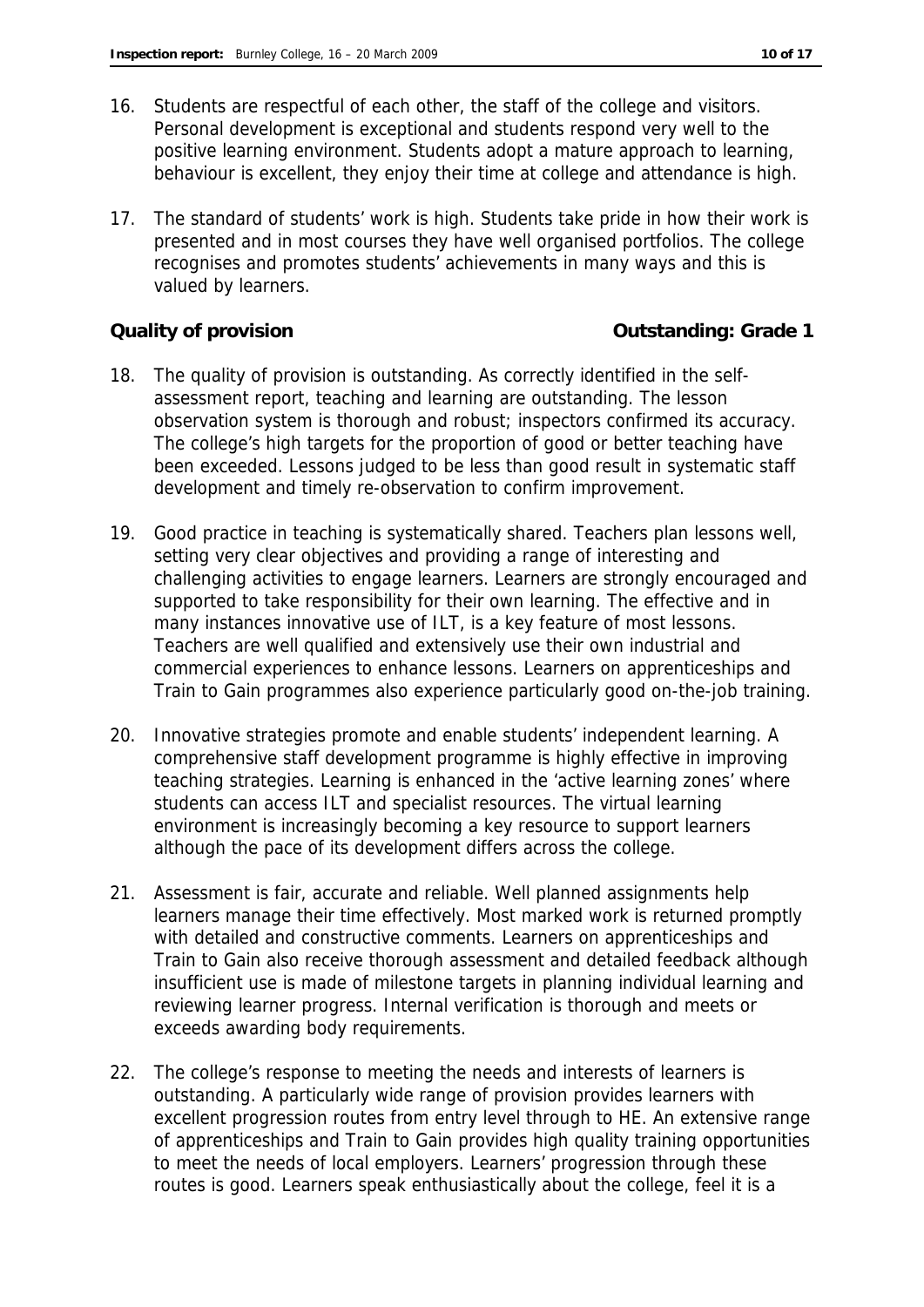safe place to learn and clearly enjoy their studies. Key skills are fully integrated in the vocational curriculum.

- 23. Partnership working is highly effective in meeting local needs. Employers' needs are paramount in the design of apprenticeships and Train to Gain provision. New National Vocational Qualification (NVQ) qualifications have been designed and accredited to meet specific local needs; for example, in the aerospace industry.
- 24. For many learners the outstanding enrichment programme enhances their experience of college. A wide range of activities is available and learners' feedback significantly contributes to designing a programme meeting their needs. For example, following requests from learners, a cheerleading team was introduced which subsequently won a national competition. Activities clearly link to the Every Child Matters themes. A significant number of learners achieve externally accredited qualifications through enrichment.
- 25. Care, guidance and support for learners are outstanding. This agrees with the college's own judgement in the self-assessment report. Tutorial provision is excellent and highly regarded by students. Weekly group tutorial sessions cover a range of interesting and useful topics, such as health issues, careers guidance and money management. Students have regular one-to-one sessions with their tutors where their progress is effectively monitored against their targets. Students feel very well supported and are confident that help is always available should they need it. Tutors are highly committed and well supported in their role with training and resources.
- 26. An extensive range of support services is available and equally accessible to full-time learners, part-time learners, those in the workplace and those accessing learning in the community. Additional learning support is very effective. All learners are assessed at the start of their course and offered relevant targeted support. In addition to specific targeted support, students can attend workshops to help them with literacy and numeracy, subject issues and general study skills. Student participation, including those in the workplace, is high. All full-time learners without English or mathematics at GCSE grade A\* to C are required to take an appropriate qualification. Learners on entry and level 1 provision receive an entitlement to specified one-to-one and group support. Evaluation shows that those learners accessing support achieve high success rates.
- 27. Students are supported very well in making career and course choices. There are high progression rates both internally and on to HE and employment. There is close tracking of early leavers and data are well used to evaluate initiatives and plan further improvements. Parents and carers receive detailed information about their son or daughter's progress.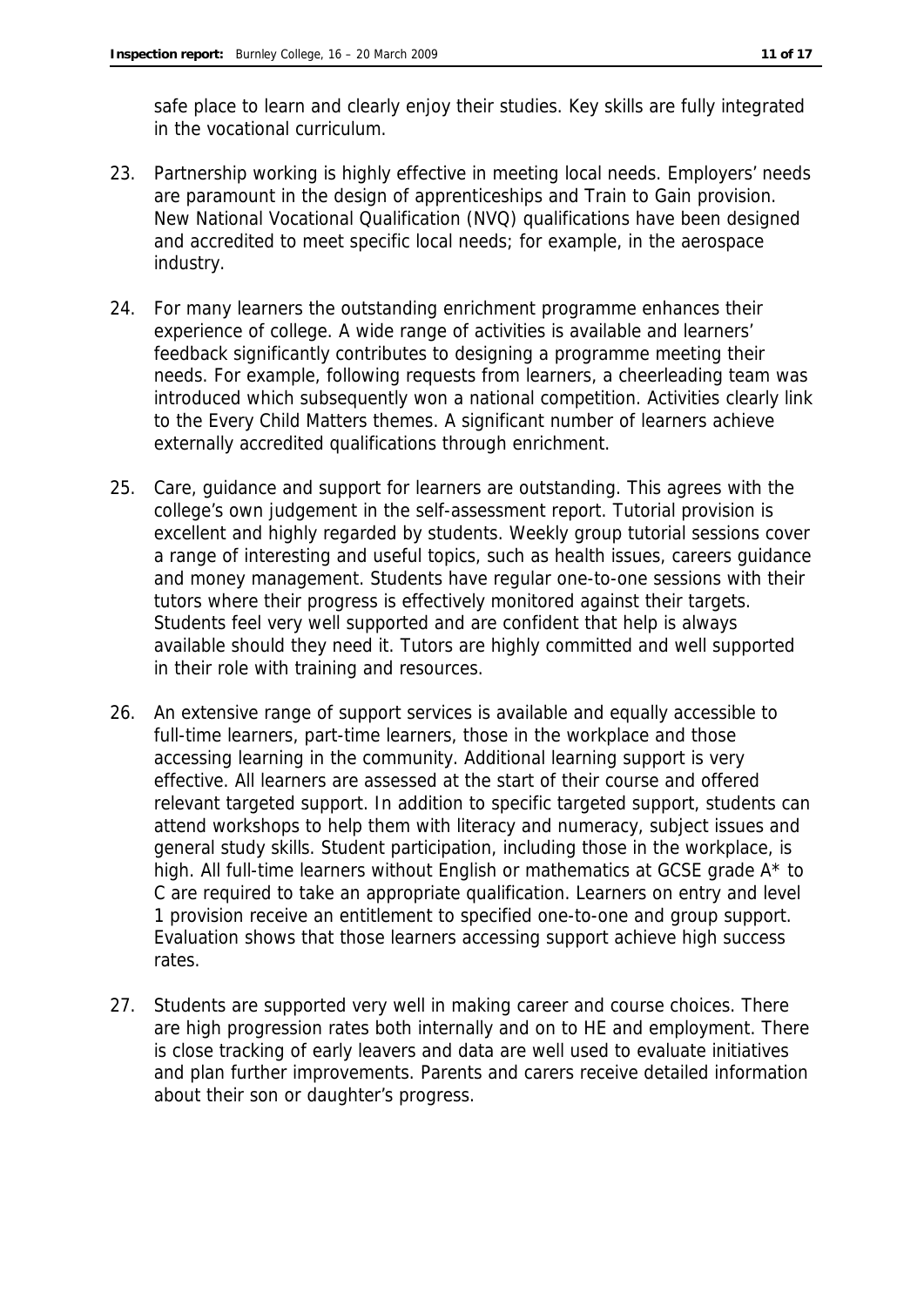#### Leadership and management **Contact Contact Contact Contact Contact Contact Contact Contact Contact Contact Contact Contact Contact Contact Contact Contact Contact Contact Contact Contact Contact Contact Contact Contact Con**

#### **Contributory grade:** Equality of opportunity  $\blacksquare$

- 28. Inspectors agree with the college that leadership and management are outstanding. The principal, senior managers and governors provide very strong strategic leadership which has successfully improved success rates and the quality of the provision to outstanding. Development planning is systematic and robust. The college's progress against challenging targets is rigorously monitored. The college has high expectations of all staff who share in the common vision of working to achieve excellence. Staff roles, responsibilities and the lines of accountability are clear. Staff contribute to the annual strategic review, they respond well to challenging targets and morale is high.
- 29. The college is a key partner in the social and economic regeneration of the borough and responds well to local community needs. The college's membership of local collaborative and strategic groups is used well to inform planning and development. Employer engagement is very effective and the college has successfully developed provision to reflect employment needs. The college has very productive links with local schools.
- 30. Governance is outstanding. Governors are committed to the college's success and have a broad range of skills to support and challenge managers effectively. Robust systems are in place to provide governors with high quality information to enable them to evaluate progress against the college's key performance indicators.
- 31. Financial management is outstanding. Since the last inspection much investment has taken place in improving accommodation and resources to support learners. The new college campus is nearing completion and is on time and to budget. The college provides outstanding value for money.
- 32. The college quality improvement arrangements are very strong. Lesson observations are rigorous and closely linked to sharing good practice and very effective staff development. Staff induction is highly supportive. A comprehensive appraisal system is closely aligned to staff development and strategic objectives. Curriculum management is outstanding with a clear focus on correcting underperformance and ensuring that improvements take place. Strategies to improve retention have been successful. The management information system very effectively informs corporate and curriculum decision making. Data are well used to monitor and evaluate student and subject performance.
- 33. The self-assessment process involves all staff and is thorough, robust and rigorous. Excellent use has been made of the views of learners, parents and employers to inform the process. The overall college report is comprehensive and accurately reflects the provision. However, at curriculum level some reports do not clearly identify actions required to meet targets to address areas for improvement.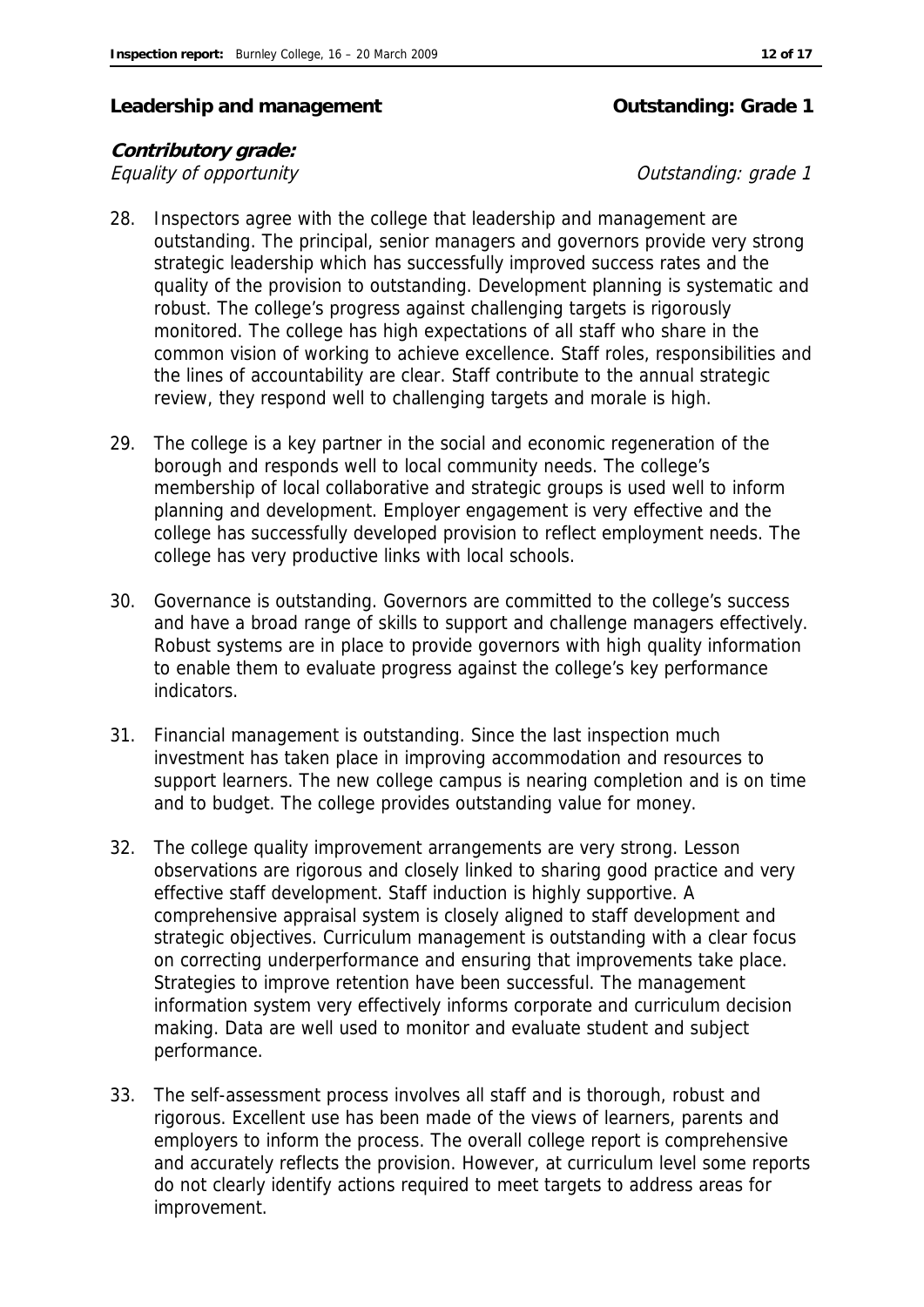34. Equality of opportunity is outstanding and this agrees with the colleges own self-assessment. Equality and diversity permeate all aspects of the college. The college fulfils its obligations in relation to race, gender and disability legislation. The college has appropriate arrangements in place to meet government requirements on safeguarding and child protection. The proportion of students from minority ethnic backgrounds has increased to 14% and is above the 8.2% found in the surrounding area. Data are analysed thoroughly by gender, ethnicity, age and disadvantaged areas and identifies that there are no underperforming groups. Gender stereotyping is very effectively challenged in events which enable learners to access taster sessions in non-traditional vocational areas. The college has effectively supported apprentices who have been made redundant, helping them complete their qualification. Standards of behaviour are clearly understood by students and inappropriate behaviour is very effectively challenged. A high level of mutual respect exists in the college's harmonious and inclusive environment. Equality and diversity are embedded in the curriculum and opportunities are used in tutorials to widen learners' understanding. Events to celebrate cultural differences are sensitively used to promote tolerance and respect.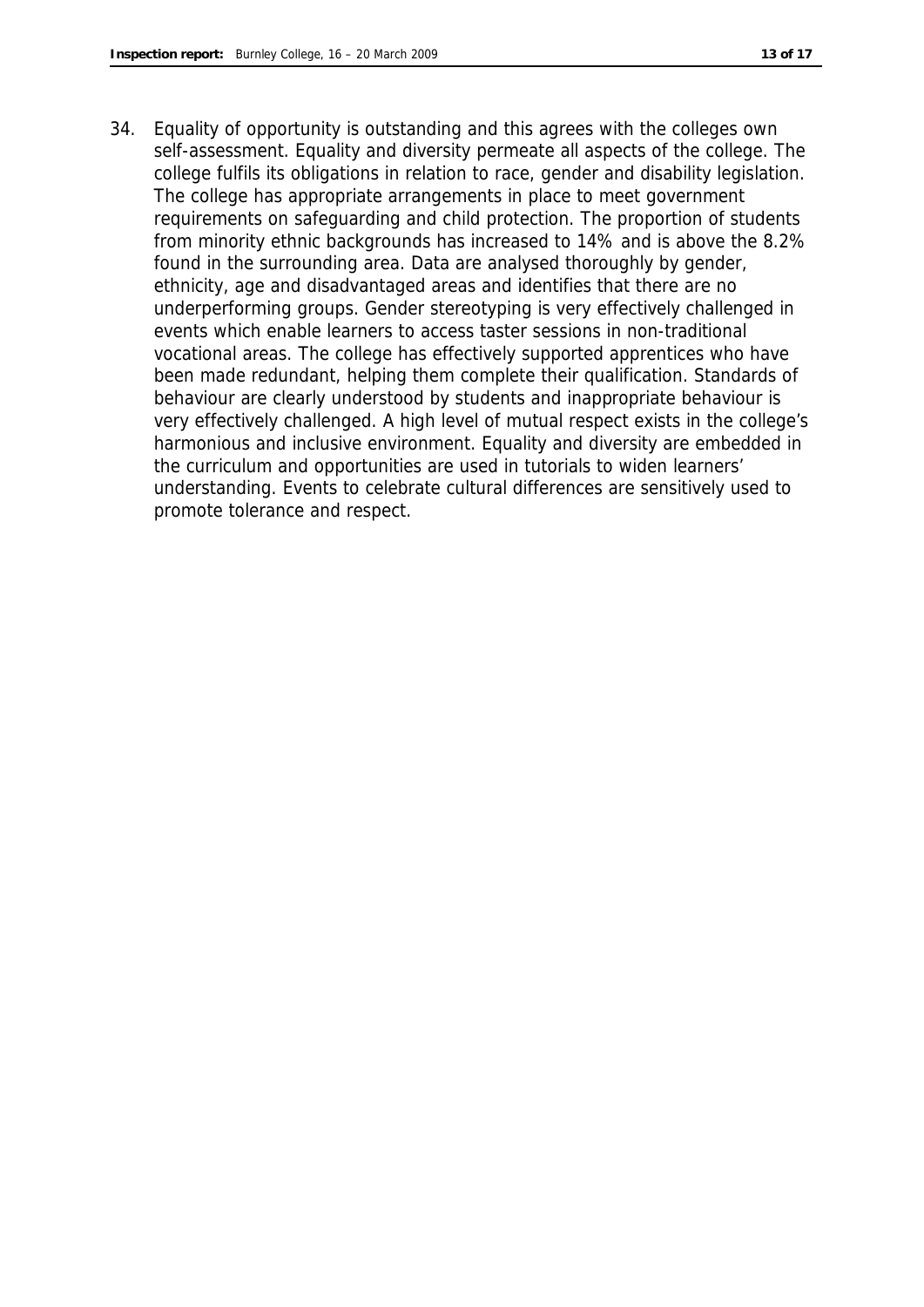#### **Learner's achievements**

#### **Table 1**

Success rates on mainstream level 1 long qualifications, by qualification type, expected end year and age, 2006 to 2008, compared to the national rates for colleges of a similar type

| Notional<br>Level      | Exp End<br>Year |                              | $16 - 18$       |                  |          |                              | $19+$           |                          |                          |
|------------------------|-----------------|------------------------------|-----------------|------------------|----------|------------------------------|-----------------|--------------------------|--------------------------|
|                        |                 | Starts -<br><b>Transfers</b> | College<br>Rate | National<br>Rate | Diff     | Starts -<br><b>Transfers</b> | College<br>Rate | National<br>Rate         | <b>Diff</b>              |
| All Long -             | 05/06           | 1135                         | 74              | 69               | 5        | 1088                         | 67              | 65                       | 2                        |
| Level 1                | 06/07           | 1049                         | 80              | 74               | 6        | 712                          | 75              | 70                       | 5                        |
|                        | 07/08           | 1047                         | 83              | NA.              |          | 511                          | 80              | NA.                      |                          |
| GNVQ <sub>S</sub> /    | 05/06           | $\cdots$                     | $\cdots$        | $\cdots$         | $\cdots$ | $\cdots$                     | $\cdots$        | $\cdots$                 | $\cdots$                 |
| <b>AVCES</b>           | 06/07           | $\cdots$                     | $\cdots$        | $\cdots$         | $\cdots$ | $\cdots$                     | $\cdots$        | $\cdots$                 | $\cdots$                 |
|                        | 07/08           |                              |                 |                  |          |                              |                 |                          |                          |
| <b>NVO<sub>S</sub></b> | 05/06           | 9                            | 89              | 72               | 17       | 1                            | 100             | 74                       | 26                       |
|                        | 06/07           | 9                            | 89              | 75               | 14       |                              | 100             | 75                       | 25                       |
|                        | 07/08           | 18                           | 72              | NA               |          | $\overline{\phantom{a}}$     | ٠               | $\overline{\phantom{a}}$ | $\overline{\phantom{a}}$ |
| Other                  | 05/06           | 1126                         | 74              | 69               | 5        | 1087                         | 67              | 65                       | $\overline{2}$           |
|                        | 06/07           | 1040                         | 80              | 74               | 6        | 711                          | 75              | 70                       | 5                        |
|                        | 07/08           | 1029                         | 84              | ΝA               |          | 511                          | 80              | <b>NA</b>                |                          |

#### **Table 2**

Success rates on mainstream level 2 long qualifications, by qualification type, expected end year and age, 2006 to 2008 compared to the national rates for colleges of a similar type

| Notional<br>Level      | Exp End<br>Year |                              | $16 - 18$       |                  |          |                       | $19+$           |                  |                |
|------------------------|-----------------|------------------------------|-----------------|------------------|----------|-----------------------|-----------------|------------------|----------------|
|                        |                 | Starts -<br><b>Transfers</b> | College<br>Rate | National<br>Rate | Diff     | Starts -<br>Transfers | College<br>Rate | National<br>Rate | Diff           |
| All Long -             | 05/06           | 1377                         | 83              | 66               | 17       | 977                   | 78              | 66               | 12             |
| Level <sub>2</sub>     | 06/07           | 837                          | 80              | 70               | 10       | 622                   | 78              | 69               | 9              |
|                        | 07/08           | 682                          | 81              | <b>NA</b>        |          | 532                   | 75              | <b>NA</b>        |                |
| <b>GCSEs</b>           | 05/06           | 130                          | 68              | 68               | 0        | 153                   | 67              | 67               | $\overline{0}$ |
|                        | 06/07           | 128                          | 80              | 71               | 9        | 87                    | 85              | 70               | 15             |
|                        | 07/08           | 157                          | 83              |                  |          | 76                    | 88              | <b>NA</b>        |                |
| GNVQ <sub>S</sub> /    | 05/06           | $\cdots$                     | $\cdots$        | $\cdots$         | $\cdots$ | $\cdots$              | $\cdots$        | $\cdots$         | $\cdots$       |
| <b>AVCEs</b>           | 06/07           | 7                            | 100             | 73               | 27       | $\cdots$              | $\cdots$        | $\cdots$         | $\cdots$       |
|                        | 07/08           | 25                           | 56              | NА               |          | 10                    | 70              |                  |                |
| <b>NVO<sub>S</sub></b> | 05/06           | 37                           | 78              | 65               | 13       | 96                    | 95              | 68               | 27             |
|                        | 06/07           | 59                           | 68              | 68               | 0        | 52                    | 87              | 69               | 18             |
|                        | 07/08           | 45                           | 67              | NА               |          | 74                    | 80              | NА               |                |
| Other                  | 05/06           | 1210                         | 85              | 67               | 18       | 728                   | 79              | 65               | 14             |
|                        | 06/07           | 644                          | 81              | 70               | 11       | 484                   | 76              | 69               | 7              |
|                        | 07/08           | 455                          | 83              | NА               |          | 372                   | 71              | NА               |                |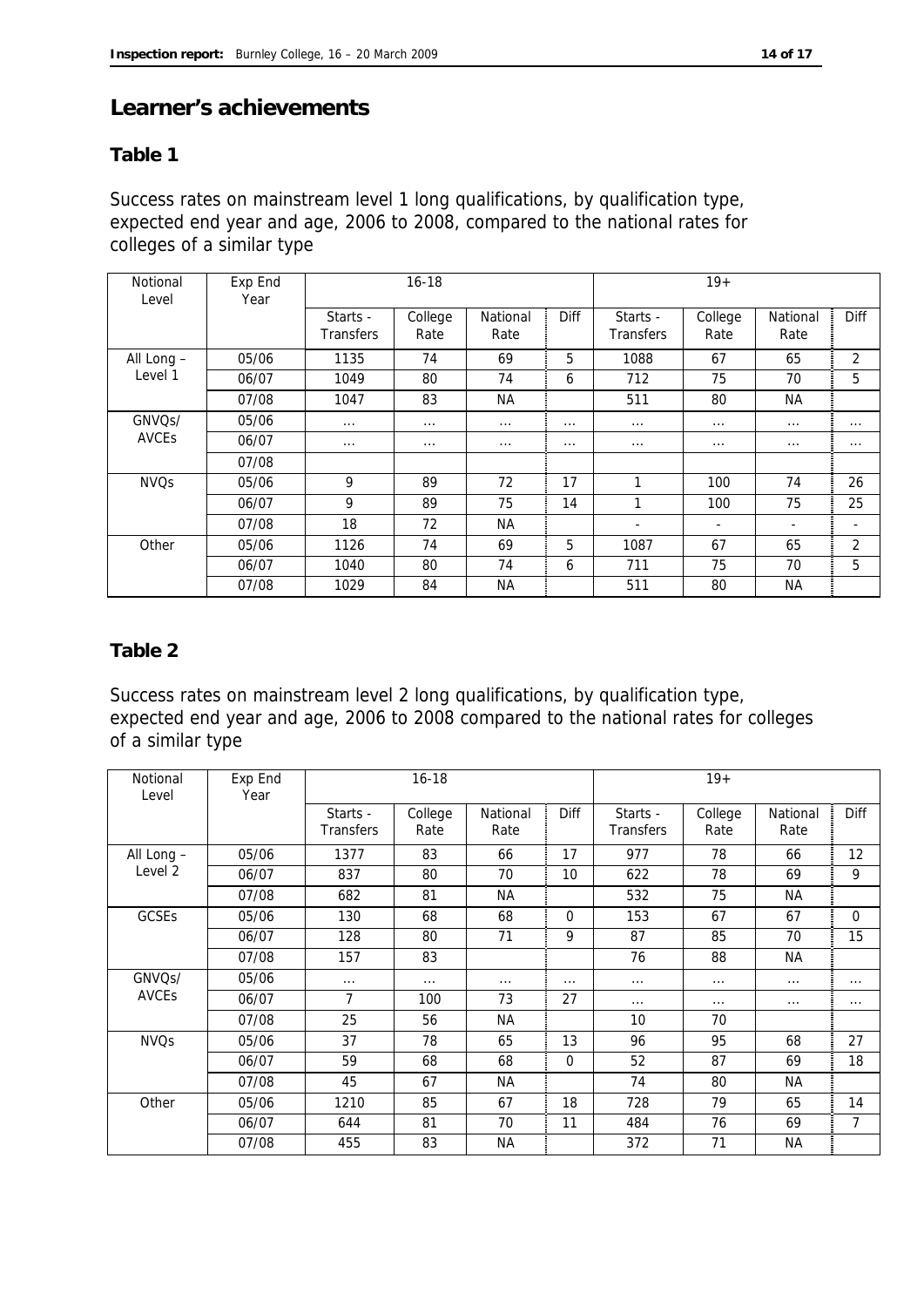#### **Table 3**

Success rates on mainstream level 3 long qualifications, by qualification type, expected end year and age, 2006 to 2008, compared to the national rates for colleges of a similar type

| Notional<br>Level | Exp End<br>Year |                              | $16 - 18$                |                  |                |                              | $19+$           |                  |          |
|-------------------|-----------------|------------------------------|--------------------------|------------------|----------------|------------------------------|-----------------|------------------|----------|
|                   |                 | Starts -<br><b>Transfers</b> | College<br>Rate          | National<br>Rate | <b>Diff</b>    | Starts -<br><b>Transfers</b> | College<br>Rate | National<br>Rate | Diff     |
| All Long -        | 05/06           | 1145                         | 75                       | 71               | $\overline{4}$ | 730                          | 68              | 64               | 4        |
| Level 3           | 06/07           | 1270                         | 76                       | 73               | $\mathbf{3}$   | 521                          | 75              | 68               | 7        |
|                   | 07/08           | 1234                         | 79                       | NА               |                | 496                          | 73              | NА               |          |
| A/A2              | 05/06           | 178                          | 91                       | 87               | 4              | 6                            | 50              | 72               | $-22$    |
| Levels            | 06/07           | 218                          | 90                       | 87               | 3              | 17                           | 82              | 76               | 6        |
|                   | 07/08           | 276                          | 95                       | <b>NA</b>        |                | 8                            | 50              | <b>NA</b>        |          |
| <b>AS Levels</b>  | 05/06           | 508                          | 74                       | 67               | $\overline{7}$ | 12                           | 67              | 55               | 12       |
|                   | 06/07           | 528                          | 75                       | 69               | 6              | 4                            | 100             | 59               | 41       |
|                   | 07/08           | 498                          | 70                       | <b>NA</b>        |                | 5                            | 80              | ΝA               |          |
| GNVQs/            | 05/06           | 57                           | 88                       | 66               | 22             | 18                           | 89              | 57               | 32       |
| <b>AVCEs</b>      | 06/07           | $\cdots$                     | .                        | $\cdots$         | .              | $\cdots$                     | .               | $\cdots$         | $\cdots$ |
|                   | 07/08           | $\blacksquare$               | $\overline{\phantom{a}}$ | ٠                |                | $\overline{\phantom{a}}$     | ÷.              | ٠                | ÷.       |
| <b>NVQs</b>       | 05/06           | 6                            | 67                       | 71               | $-4$           | 145                          | 77              | 64               | 13       |
|                   | 06/07           | 31                           | 16                       | 74               | $-58$          | 154                          | 77              | 69               | 8        |
|                   | 07/08           | 15                           | 47                       | <b>NA</b>        |                | 77                           | 70              | <b>NA</b>        |          |
| Other             | 05/06           | 396                          | 69                       | 65               | $\overline{4}$ | 549                          | 67              | 64               | 3        |
|                   | 06/07           | 496                          | 75                       | 70               | 5              | 426                          | 77              | 69               | 8        |
|                   | 07/08           | 445                          | 80                       | <b>NA</b>        |                | 406                          | 73              | <b>NA</b>        |          |

#### **Table 4**

Success rates on work-based learning apprenticeship programmes managed by the college 2006 to 2008

| Programme       | End Year | <b>Success</b><br>rate | No. of<br>learners* | Provider/<br>college<br>NVO rate<br>$***$ | National<br>NVQ rate** | Provider/college<br>framework<br>rate $**$ | National<br>framework<br>rate** |
|-----------------|----------|------------------------|---------------------|-------------------------------------------|------------------------|--------------------------------------------|---------------------------------|
| Advanced        | 05/06    | overall                | 121                 | 78.5                                      | 52.3                   | 62.8                                       | 42.9                            |
| Apprenticeships |          | timely                 | 142                 | 54.9                                      | 34.0                   | 43.0                                       | 27.3                            |
|                 | 06/07    | overall                | 104                 | 78.8                                      | 62.8                   | 55.8                                       | 56.4                            |
|                 |          | timely                 | 71                  | 66.2                                      | 42.7                   | 49.3                                       | 38.1                            |
|                 | 07/08#   | overall                | 124                 | 83.9                                      | 67.8                   | 77.4                                       | 62.8                            |
|                 |          | timely                 | 118                 | 85.6                                      | 48.2                   | 78.8                                       | 44.0                            |
| Apprenticeships | 05/06    | overall                | 150                 | 68.0                                      | 57.2                   | 63.3                                       | 51.5                            |
|                 |          | timely                 | 163                 | 35.0                                      | 37.1                   | 30.7                                       | 33.4                            |
|                 | 06/07    | overall                | 194                 | 77.3                                      | 64.4                   | 71.6                                       | 60.2                            |
|                 |          | timely                 | 145                 | 40.0                                      | 47.1                   | 36.6                                       | 44.5                            |
|                 | 07/08#   | overall                | 61                  | 85.2                                      | 67.3                   | 83.6                                       | 64.4                            |
|                 |          | timely                 | 54                  | 85.2                                      | 52.4                   | 83.3                                       | 50.1                            |

Learners who leave later than originally planned are counted in the year they actually leave. This group of learners are then added to the learners who planned to complete in a given year and did so or left earlier than planned

\*\* College and national qualification success rates are calculated using LSC published data derived from the Individual Learning Record (ILR)

# When available and validated by the LSC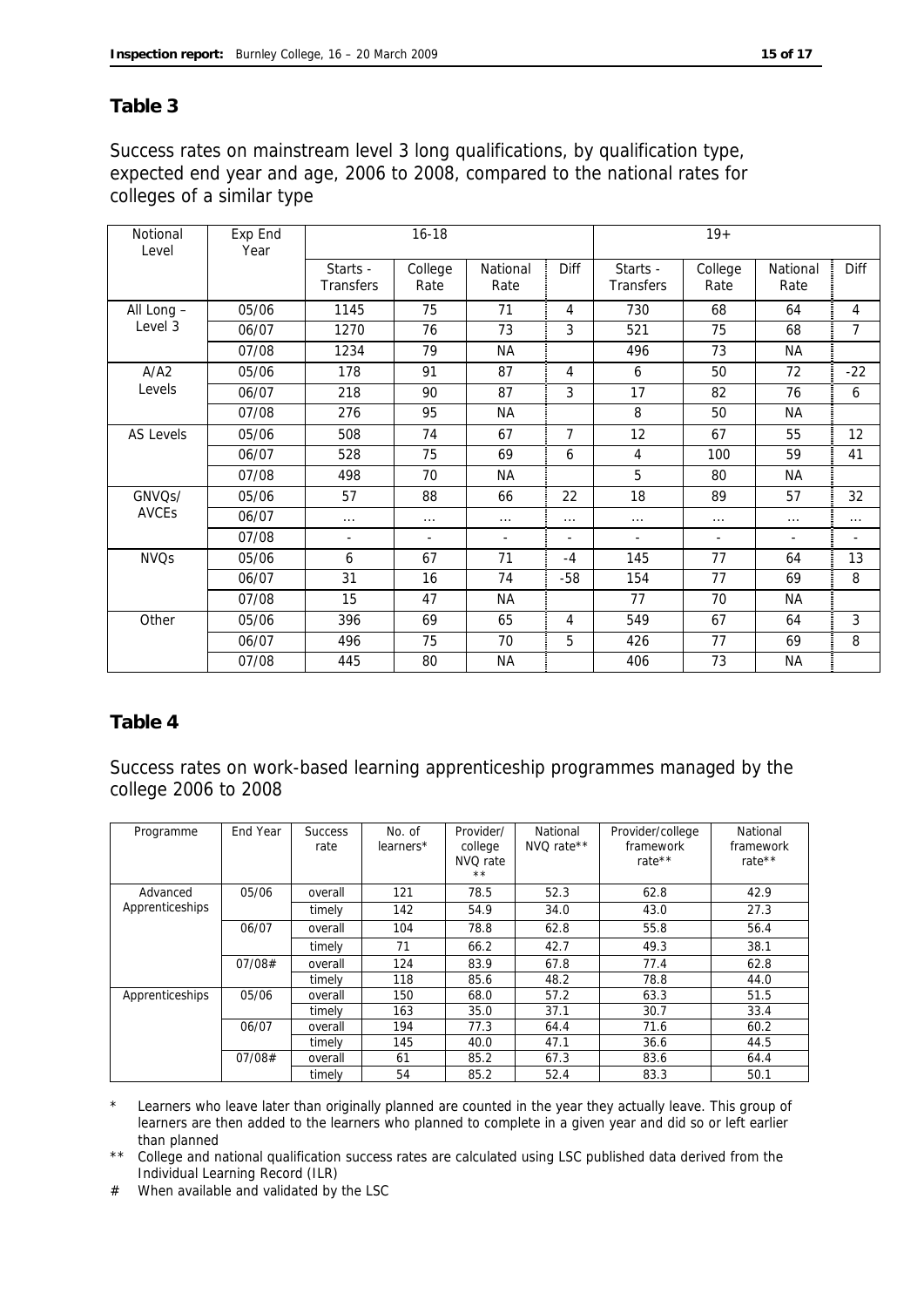#### **Table 5a**

Success rates on work-based learning Train to Gain NVQ programmes managed by the college 2007 to 2009

| Programme     | End Year   | Success rate | No. of learners* | college/provider NVQ<br>rate** |
|---------------|------------|--------------|------------------|--------------------------------|
| Train to Gain | 2006/07    | overall      | 81               | 94                             |
| NVQ.          |            | timely       | 81               | 94                             |
|               | 2007/08    | overall      | 145              | 80                             |
|               |            | timely       | 145              | 80                             |
|               | 2008/09    | overall      | 119              | 70                             |
|               | (6 months) | timely       | 19               |                                |

**Note:** 2008/09 data is 'part year' only and is representative of the first six months of the LSC contract year

Learners who leave later than originally planned are counted in the year they actually leave. This group of learners are then added to the learners who planned to complete in a given year and did so or left earlier than planned

\*\* NVQ qualification success rates are calculated using data supplied to Ofsted by the college prior to inspection

#### **Table 5b**

Success rates on work-based learning Train to Gain skills for life programmes managed by the college 2007 to 2009

| Programme         | End Year   | Success rate | No. of learners* | college/provider<br>skills for life rate** |
|-------------------|------------|--------------|------------------|--------------------------------------------|
| Train to Gain     | 2006/07    | overall      | 15               | 73                                         |
| (skills for life) |            | timely       | 15               |                                            |
|                   | 2007/08    | overall      | 42               |                                            |
|                   |            | timely       | 42               |                                            |
|                   | 2008/09    | overall      | 50               | 100                                        |
|                   | (6 months) | timely       | 50               |                                            |

**Note:** 2008/09 data is 'part year' only and is representative of the first six months of the LSC contract year

Learners who leave later than originally planned are counted in the year they actually leave. This group of learners are then added to the learners who planned to complete in a given year and did so or left earlier than planned

\*\* Skills for life qualification success rates are calculated using data supplied to Ofsted by the college prior to inspection